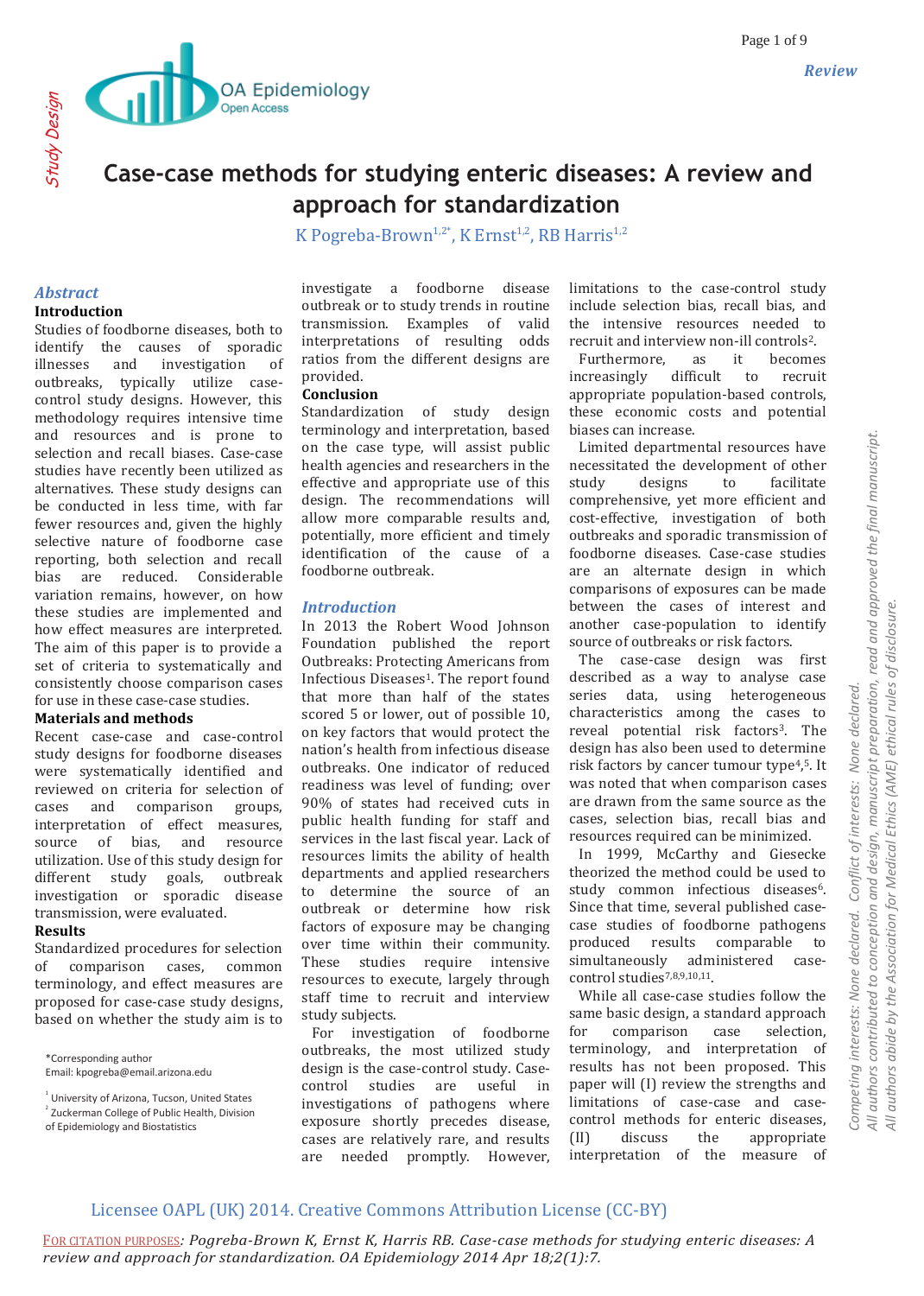

association, (III) assess the more common comparison cases and (IV) recommend a standard strategy for determining appropriate comparison cases, based on the goals and aims of the study.

# *Materials and methods*

Published studies of case-case investigations of food borne investigations were identified utilizing PubMed, Web of Science and Google Scholar. Search terms included 'casecase enterics', 'case-case foodborne' 'case-case design', 'case-case (various enteric names such as Salmonella, Campylobacter, etc.)', 'case2', and 'case-case-control'. These reviews were limited to journal articles published in English and were conducted from August 2011 to December 2012.

 The resulting published reports were then reviewed by the principal author for methodological advantages and limitations. Comparisons were made in terms of the following key factors: study question, source of cases, source of comparison group (cases or controls), response rate, effect measure and its interpretation.

 These factors were then evaluated for system requirements, recall bias,



**Figure 1:** Comparison Case Selection for Studies Aimed at Describing Routine Risk Factors of Disease.

participation/selection bias, representativeness, timeliness, ability to ascertain new or changing risk factors and cost. Potential comparison cases were categorized as (I) same disease, different characteristics (II) same disease, different time period or (III) different disease, similar symptoms or reporting process.

 Based on this systematic review, standardized methods for both risk factor identification and outbreak investigation for the selection of appropriate comparison cases are proposed.

 Also, since the review suggested a wide variety of interpretation of the odds ratio for a case-case study design, recommendations were



**Figure 2:** Comparison Case Selection for Studies Aimed at Determining the Source of a Confirmed or Suspect Outbreak.

included on how to report and interpret the odds ratios.

### *Results*

The list of 17 case-case studies of enteric infections published as of December 31, 2013 is presented in table 1 by goal of the study: outbreak investigation or identification of risk factors. Studies were selected that represented a wide variety of enteric agents (e.g. viruses, bacteria, and parasites) both those that are most commonly associated with outbreaks (e.g. Salmonella and Norovirus) and those that are commonly reported at high levels but routine or sporadic enteric disease (e.g. Campylobacter). These studies show the variety of ways in which this study design can be used, along with the study questions and results that can be obtained using this method.

### **Overview of strengths and limitations of case-case studies compared to case-control studies**

Identification and recruitment of non-ill controls in case-control studies can be time consuming and challenging $12$ . This process can add days or even weeks to an outbreak investigation, during which time additional people may be exposed and become ill. Case-case studies, using existing data from comparison cases, have the potential to facilitate timely analyses making this one of the greatest design advantages.

 It is generally agreed that a case-case study can reduce both selection and recall bias compared to a corresponding case-control study<sup>6,10,</sup> 13,14. Table 2 summarizes strengths and

# Licensee OAPL (UK) 2014. Creative Commons Attribution License (CC-BY)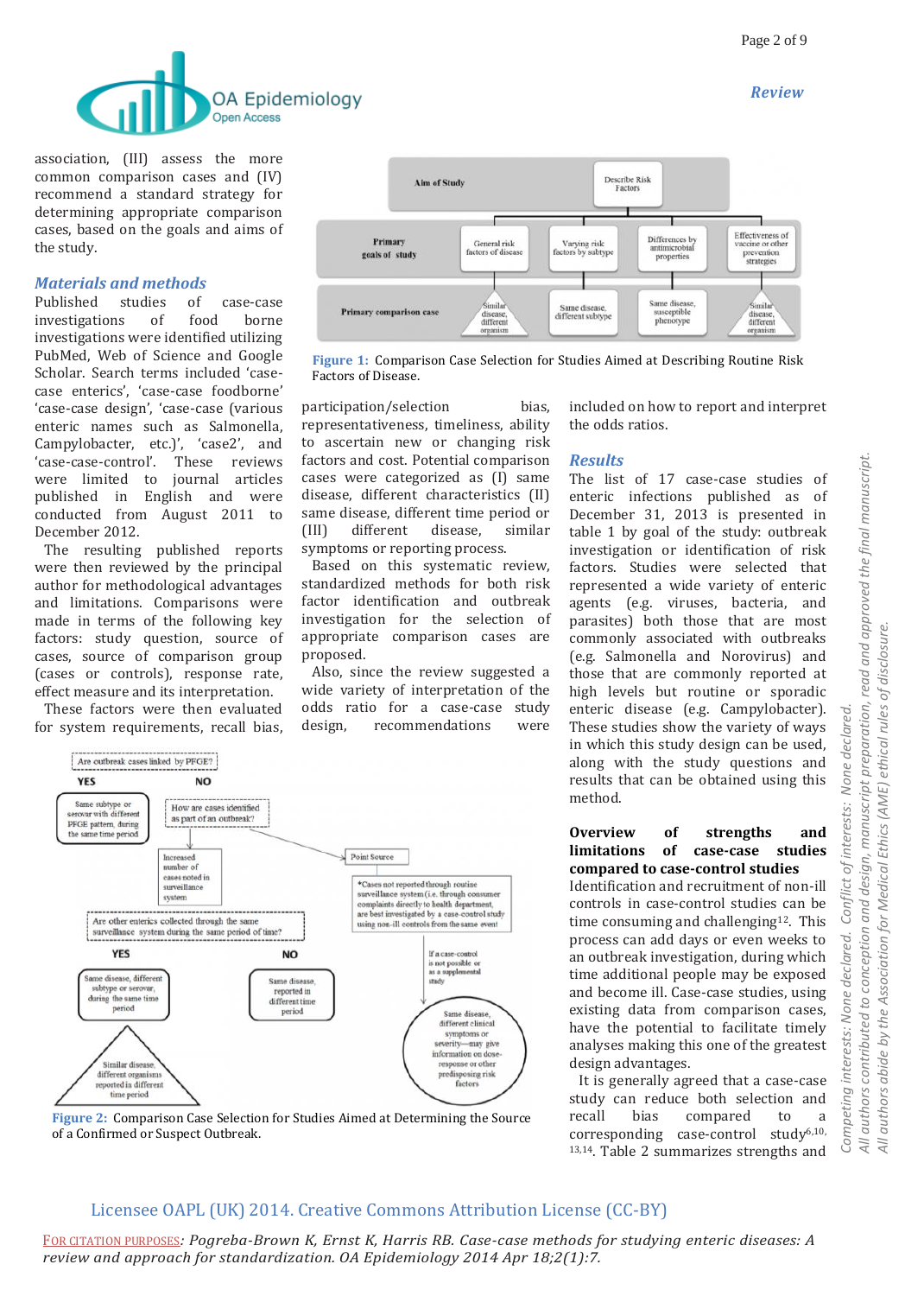



weaknesses associated with recall bias, misclassification bias, representativeness, and identification of novel risk factors between casecase studies and case-control studies. The following section highlights issues with selection bias and resource utilization for enteric infections.

# *Selection Bias*

The greatest limitation of case-control methods specific to enteric diseases is selection bias which can arise from two separate sources; (1) selection of non-ill/population-based controls as a comparison group and (2) selection of cases reported through a routine surveillance system. The first is a widely accepted limitation of all casecontrol studies<sup>2</sup> but will be considered here in the context of enteric disease studies with population-based recruitment.

Reported cases vs. non-ill/populationbased controls: Reported cases are a highly selective group. For moderate foodborne illnesses, it is estimated that reported cases only represent 2.5% or less of the population - people who, if they became ill would complete the process to become a reported case4.

 Thus, if a study has a non-ill control group that is representative of the general population, it is unlikely to represent the population from which the cases arose. Therefore, differences that lead a case to be reported (e.g. socioeconomic status, access to care, chronic conditions, etc.) may also create a selection bias between cases and non-ill controls<sup>6</sup>. A case-case study using comparison cases selected in the same manner reduces this bias.

Reported cases vs. non-reported cases: A second source of bias is unique to diseases with low efficiency surveillance systems. As an example, in the United States only about 1 in 30 cases of Campylobacter and Salmonella are reported to a health department <sup>15</sup>. One assumption of a case-control study is that recruited cases are representative of all cases, but clearly cases of reported enteric disease are not a random selection of all cases.

 They must go through a series of steps to be included in a surveillance system; become ill, seek medical care, have a stool specimen taken, have the specimen tested appropriately in the lab and finally be reported by a laboratory to the surveillance system. This process can lead to differential reporting due to severity of disease, age, socioeconomic status (SES), chronic health conditions, medications, ethnicity or access to care.

 These differences are also likely to differentially affect the exposure history, not simply the outcome, of reported versus non-reported cases6.

### *Resources*

In the absence of a clear point source outbreak, case-control studies are expensive and time consuming for health departments to conduct every time an elevated number of cases are detected. However, using the risk factor data being routinely collected by most health departments for reported foodborne disease cases, a case-case analysis can be efficiently run to determine factors associated with the observed number of cases become elevated. For a public health response, this reduction in time, cost, and effort are the most important strengths of a case-case study. In 2009, the U.S. Council to Improve Foodborne Outbreak Response (CIFOR) published recommendations<sup>16</sup> and a toolkit<sup>17</sup> that suggested conducting case-case investigations to aid in outbreak investigations, however provided little guidance on implementation or interpretation of results.

### **Interpretation of the Resulting Odds Ratio**

Like case-control studies, case-case studies can utilize the odds ratio as its measure of association. Odds ratios (OR) are calculated through simple 2x2 tables or through logistic regression modelling. The OR for the case-case study design must be interpreted carefully as the meaning is different from traditional case-control studies. Because the comparison group was also ill, the case-case OR should be interpreted as a magnitude of association that describes the direction of the relationship between the risk factor and the cases of interest compared to the comparison cases. Furthermore, the interpretation can vary based on the type of comparison case selected. The three potential interpretations are:

(1) OR>1 for risk factor A: In a casecontrol study, the conclusion of a significant odds ratio over 1.0 would be that risk factor A is associated with the presence of disease. For a case-case study where the comparison cases are due to the same organism, risk factor

 A is in excess of its typical occurrence in a case population. For example, raw dairy consumption is a common risk factor among Campylobacter cases compared to non-ill controls $18,19,20$ . A comparison of Campylobacter cases to each other with an observed OR>1.0 for raw dairy would indicate that the cases (for example, outbreak cases) had an even higher rate of exposure than the comparison cases (for example, routine cases) and hence, also any non-ill controls.

 If a comparison-case population is selected that does not generally report the specific risk factor, the interpretation is similar to a casecontrol study. For example, while raw dairy is a risk factor for many enteric pathogens, it is not a known risk factor for either cases of Giardia<sup>21</sup> or Cryptosporidium,22,23 which are more commonly associated with untreated water24. The pattern of raw milk consumption is likely to be similar between these comparison cases and non-ill controls.

(2) OR=1 for risk factor B: A null result in a case-case study indicates that there is no heterogeneity between the cases of interest and the comparison cases for exposure to risk factor B. This does not mean that risk factor B is not associated with the cases of interest; it only indicates that the magnitude of the association is similar for both sets of cases.

 If, for example, the cases of interest and comparison cases are Giardia and Cryptosporidium, exposure to

# Licensee OAPL (UK) 2014. Creative Commons Attribution License (CC-BY)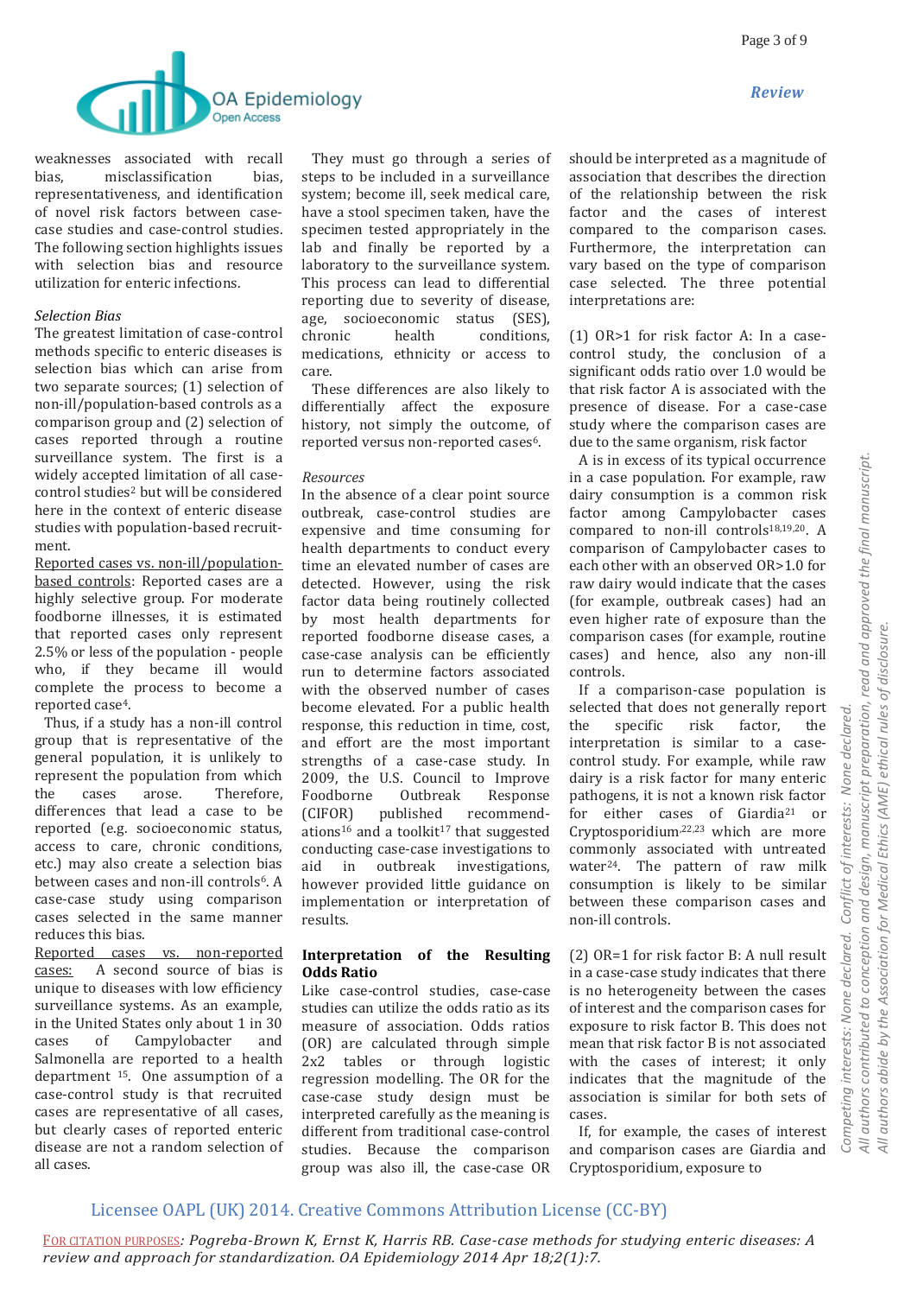

| Table 1: Published Case-Case Studies of Enteric Infections. |                                                   |                                                                        |                                                                                                                     |                                                                 |                                                                                                     |  |  |  |
|-------------------------------------------------------------|---------------------------------------------------|------------------------------------------------------------------------|---------------------------------------------------------------------------------------------------------------------|-----------------------------------------------------------------|-----------------------------------------------------------------------------------------------------|--|--|--|
| <b>Author &amp; Study</b><br>Year                           | <b>Cases of</b><br><b>Interest</b>                | <b>Comparison Cases</b>                                                | <b>Study Question</b>                                                                                               | Type of<br>Comparison<br>Case                                   | <b>Results</b>                                                                                      |  |  |  |
| <b>STUDIES USED TO SOLVE OUTBREAKS</b>                      |                                                   |                                                                        |                                                                                                                     |                                                                 |                                                                                                     |  |  |  |
| Krumkamp[10]<br>2003<br>$C-C$                               | outbreak strain<br>of Salmonella                  | other<br>reported<br>all<br>Salmonella<br>spp. in<br>same time & space | Can surveillance data be<br>used to help solve an<br>outbreak of Salmonella?                                        | same<br>disease.<br>different<br>subtype                        | Case-case: high ORs for<br>beef & pork; Case-control:<br>links to specific butcher<br>shop          |  |  |  |
| Gobin[7]<br>2010<br>$C-C$ $(-)$                             | S.<br>non-travel<br>enterica Java                 | non-travel related S.<br>Enteritidis                                   | dining out a risk<br>Is -<br>factor? What restaurant<br>foods are highest risk<br>factors?                          | disease,<br>same<br>different<br>subtype                        | Salad<br>vegetables<br>implicated<br>but<br>no<br>confirmation                                      |  |  |  |
| Gaulin[26]<br>2009                                          | <b>PFGE</b><br>matched<br>0157:H7                 | 0157:H7<br>diff<br>W/<br>PFGE - same time<br>period                    | Can case-case be used to<br>solve outbreak & match<br>exact probability results?                                    | disease.<br>same<br>different PFGE                              | Raw cheese                                                                                          |  |  |  |
| Giraudon[27]<br>2005                                        | severe outbreak<br>cases                          | non-severe outbreak<br>cases                                           | Is there a difference in<br>risk factors by severity of<br>disease?                                                 | disease,<br>same<br>different clinical<br>symptoms              | Certain foods associated<br>with more severe illness                                                |  |  |  |
| $deValk[28]*$<br>1999-2000                                  | $\overline{2}$<br>outbreak<br>strains of Listeria | of<br>sporadic<br>cases<br>Listeria<br>dx during<br>same time          | What is<br>causing<br>the<br>outbreak?                                                                              | same<br>disease,<br>different PFGE                              | Jellied pork tongue                                                                                 |  |  |  |
| CDC-<br>$MMWR[29]*$<br>1998                                 | Outbreak strain<br>of Listeria                    | sporadic<br>cases<br>of<br>dx during<br>Listeria<br>same time          | What is<br>causing<br>the<br>outbreak?                                                                              | same<br>disease,<br>different PFGE                              | Hotdogs                                                                                             |  |  |  |
| Harker[30]<br>2008<br>$C-C$ $(-)$                           | S.typi-<br>specific<br>phage                      | S. enteritidis                                                         | What<br>is<br>causing<br>the<br>outbreak?                                                                           | same<br>disease.<br>different<br>subtype                        | Reptile feeder mice                                                                                 |  |  |  |
|                                                             |                                                   | <b>STUDIES USED TO DESCRIBE ROUTINE RISK FACTORS</b>                   |                                                                                                                     |                                                                 |                                                                                                     |  |  |  |
| Aiken[14]<br>2004-2007                                      | non-Enteritidis<br>Salmonella                     | Campylobacter                                                          | What is<br>the risk<br><sub>of</sub><br>Salmonella<br>due<br>to<br>reptiles?                                        | similar disease,<br>different<br>organism                       | Much higher risk seen for<br>Salmonella compared to<br>Campylobacter especially<br>for younger ages |  |  |  |
| Gillespie <sup>[31]</sup><br>2001                           | C. coli                                           | C. jejuni                                                              | Can case-case be used to<br>generate hypotheses of<br>risk factors?                                                 | disease,<br>same<br>different<br>subtype                        | Different risk factors by<br>subtype                                                                |  |  |  |
| Sopwith[32]<br>2003-2006                                    | C. coli                                           | C. jejuni                                                              | What are the risk factors<br>for C. coli?                                                                           | same<br>disease.<br>different<br>subtype                        | Some different risk factors<br>by subtype                                                           |  |  |  |
| Wilson[13]<br>2006                                          | All<br>major<br>enterics                          | All<br>Campylobacter<br>cases                                          | National level data - can<br>case-case be used to<br>study trends in enteric<br>diseases?                           | similar disease,<br>different<br>organism                       | Differences observed that<br>match well known risk<br>factors                                       |  |  |  |
| Wingstrand[11]<br>2000-2001<br>$C-C$                        | Campylobacter                                     | non-Campylobacter<br>GI cases                                          | Case-case vs. case-<br>controls                                                                                     | disease.<br>similar<br>different<br>organism                    | Same results for most<br>with exception of travel &<br>raw water                                    |  |  |  |
| Gillespie <sup>[33]</sup><br>2000-2001                      | C. jejuni cases-<br>reporting others<br>ill       | C. jejunicases - not<br>reporting others ill                           | Are point source<br>outbreaks of<br>Campylobacter more<br>common that<br>thought? Use reports of<br>'others ill'    | same<br>disease,<br>different<br>risk<br>factor                 | Different risk factors for<br>those reporting knowing<br>others ill that not knowing<br>others ill  |  |  |  |
| Bellido-<br>Blasco[34]<br>2009                              | Rotovirus cases                                   | of<br>Cases<br>similar<br>disease, not rotovirus                       | What is the rotovirus<br>vaccination<br>effectiveness?                                                              | similar disease,<br>different<br>organism                       | Rotovirus<br>vaccine<br>effective                                                                   |  |  |  |
| Kist <sup>[9]</sup><br>1988-1992<br>$C-C$                   | S. Enteritidis                                    | other<br>Salmonella<br>serovars                                        | What are the risk factors<br>for S. Enteritidis & cause<br>of increase?                                             | same<br>disease,<br>different<br>subtype                        | Raw eggs likely source of<br>infection                                                              |  |  |  |
| $\overline{CSSC[35]^{**}}$<br>2000-2001                     | Ciprofloxicin<br>C.<br>resisitant<br>jejuni       | Ciprofloxicin<br>susceptible C. jejuni                                 | What risk factors are<br>associated with<br>resistance to<br>ciprofloxicin in<br>Campylobacter jejuni?              | same<br>disease,<br>different<br>anti-<br>microbial<br>property | Foreign travel associated<br>with increased risk of<br>ciprofloxicin resistance                     |  |  |  |
| Kassenborg[8]<br>1998-1999<br>$C-C$                         | Fluoro-<br>quinolone-<br>resistant C. jejuni      | Fluoroquinolone-<br>susceptible C. jejuni                              | What risk factors are<br>associated<br>with<br>resistance<br>to<br>fluroquinolone<br>C.<br>in<br>jejuni infections? | disease,<br>same<br>different<br>anti-<br>microbial<br>property | Foreign travel associated<br>with increased risk of<br>fluroquinolone resistance                    |  |  |  |

\* Referred to as case-control study but all controls were other cases. \*\**Campylobacter* Sentinel Surveillance Scheme Collaborators C-C: Concurrent case control conducted; C-C (-): Concurrent case control study attempted but unable to recruit enough controls

Licensee OAPL (UK) 2014. Creative Commons Attribution License (CC-BY)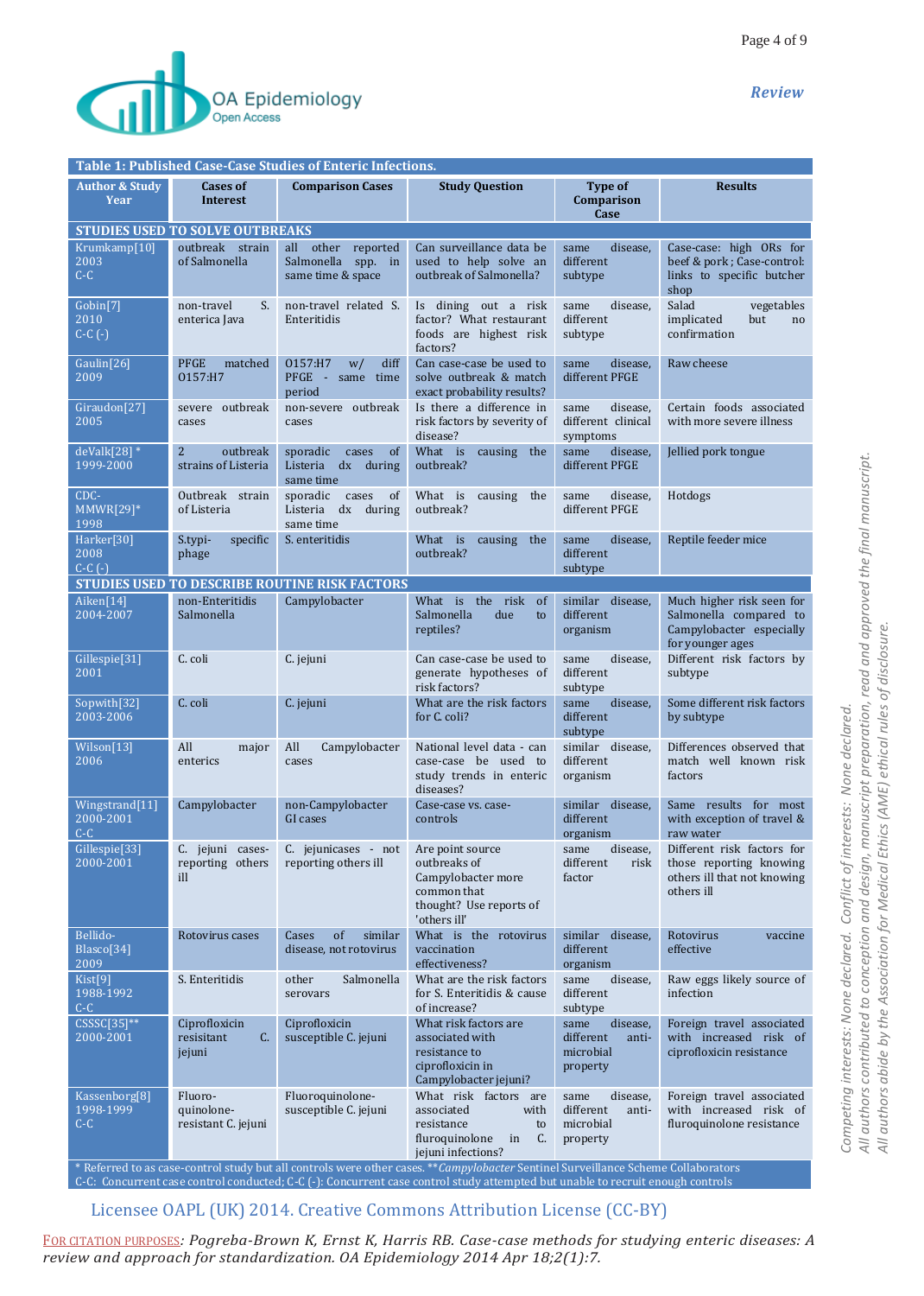

| Table 2: Advantages (+) and Limitations (-) of Case-Control and Case-Case Methodologies. |                                                                                                                                                                                                                                                                              |                                                                                                                                                                                                                                                                                                                                                          |  |  |  |  |  |
|------------------------------------------------------------------------------------------|------------------------------------------------------------------------------------------------------------------------------------------------------------------------------------------------------------------------------------------------------------------------------|----------------------------------------------------------------------------------------------------------------------------------------------------------------------------------------------------------------------------------------------------------------------------------------------------------------------------------------------------------|--|--|--|--|--|
|                                                                                          | <b>Case-Control Methodology</b>                                                                                                                                                                                                                                              | <b>Case-Case Methodology</b>                                                                                                                                                                                                                                                                                                                             |  |  |  |  |  |
| <b>Selection Bias</b>                                                                    | (-) Population-based controls are identified and<br>recruited through a different process than the<br>cases.[2]                                                                                                                                                              | (+) Cases and control-cases both identified<br>through same surveillance system.[6]                                                                                                                                                                                                                                                                      |  |  |  |  |  |
| <b>Recall Bias</b>                                                                       | (-) Occurs when controls recall information<br>differently from cases by virtue of not<br>experiencing the disease.                                                                                                                                                          | (+) Reduced due to both groups experiencing<br>be relevant<br>some<br>symptoms.<br>May<br>for<br>comparisons of different subtypes or agents that<br>result in more severe symptoms or different<br>incubation periods.                                                                                                                                  |  |  |  |  |  |
| <b>Information Bias</b>                                                                  | (-) Unknown whether controls are truly disease<br>free. Specifically known as a misclassification<br>bias.                                                                                                                                                                   | (-) Possible; risk factors for some diagnoses may<br>be well known to interviewer and possibly the<br>case, leading to additional information on these<br>risk factors reported.[13]                                                                                                                                                                     |  |  |  |  |  |
| Representative                                                                           | (+) Measures exposure prevalence of population<br>through<br>random<br>selection<br>of<br>non-ill<br>controls.[31] Allows for exposure comparison<br>between people who were ill and those who<br>were not ill.                                                              | (-) Selection of controls based on factors related<br>to exposure - may not represent true exposure<br>prevalence of larger population.<br>(-) Different from general risk factors seen when<br>compared to healthy people. Will restrict the<br>range of exposures that can be studied but is<br>predictable for a known disease.[6]                    |  |  |  |  |  |
| <b>Interpretation</b><br><b>of</b><br><b>Odds Ratios</b>                                 | (+) Standard measure of association used.                                                                                                                                                                                                                                    | (-) Measures of effect should be interpreted<br>cautiously with regard to what group is being<br>used as the comparison cases.[13]                                                                                                                                                                                                                       |  |  |  |  |  |
| <b>Identification</b><br><b>of</b><br>New or<br><b>Unique</b><br><b>Risk Factors</b>     | (+) Able to determine prevalence of risk factors,<br>otherwise<br>cannot<br>adequately<br>determine<br>magnitude of direction for the population at risk.<br>(+) Longer questionnaires used in case-control<br>studies may allow for identification of rare risk<br>factors. | (-) Risk factors may be underestimated or not<br>identified because present in both groups, but<br>useful to generate hypotheses for other studies.<br>(+) If analysis is run often, it may detect changes<br>in risk factors not otherwise found.[13]<br>(-) Questions about rare risk factors may not be<br>on routine surveillance form for analyses. |  |  |  |  |  |
| <b>System</b><br><b>Requirements</b>                                                     | (+) Can be performed even with inadequate<br>surveillance system because all participants will<br>be interviewed during study or part of outbreak<br>investigation.                                                                                                          | (-) Missing data will restrict analyses. Method<br>more effective with detailed surveillance data.                                                                                                                                                                                                                                                       |  |  |  |  |  |
| <b>Recruitment</b>                                                                       | (-) Difficult to recruit population-based controls.                                                                                                                                                                                                                          | (+) Cases and comparison cases already in the<br>routine surveillance system<br>(+) Can utilize as many comparison cases as<br>needed based on study's power needs                                                                                                                                                                                       |  |  |  |  |  |
| Cost                                                                                     | $(-)$ \$\$-\$\$\$                                                                                                                                                                                                                                                            | $(+)$ \$-\$\$                                                                                                                                                                                                                                                                                                                                            |  |  |  |  |  |
| <b>Timeliness</b>                                                                        | (-) In outbreak investigations, additional time is<br>needed to identify, recruit and interview<br>controls interviews leading to an increased time<br>until analyses complete.                                                                                              | (+) Can be done quickly in an outbreak following<br>case interviews utilizing existing comparison<br>case data                                                                                                                                                                                                                                           |  |  |  |  |  |
| Effort                                                                                   | (-) Conducting large studies often require a large<br>number of staff hours for interviews, data<br>management and analysis.                                                                                                                                                 | (+) Analysis can be done easily                                                                                                                                                                                                                                                                                                                          |  |  |  |  |  |

untreated water and consumption of raw dairy may both yield null results. While raw dairy is not associated with disease, the null result of exposure to untreated water can mask the similar elevated magnitude of the association with disease for both Giardia and Cryptosporidium. Case-case studies that use comparisons from the same organism may be particularly subject to null results due to similar risk factor profiles.

(3) OR <1 for risk factor C: Unlike a case-control study where an odds ratio under 1.0 would indicate that risk factor C was 'protective' against disease, the case-case interpretation is simply a matter of reference and may not be interpreted as a real reduction in risk. Continuing with the example of Giardia and Campylobacter, if Giardia were the cases of interest, consumption of raw dairy will likely result in an OR<1 compared to

Campylobacter. This simply indicates that it is either not a risk factor for Giardia or significantly less compared to the association with Campylobacter for which it is a known risk factor.

#### **Categories of potential comparison cases**

One of the primary issues with valid conduct of case-case studies is the selection of the comparison cases. Comparison cases typically are one of

# Licensee OAPL (UK) 2014. Creative Commons Attribution License (CC-BY)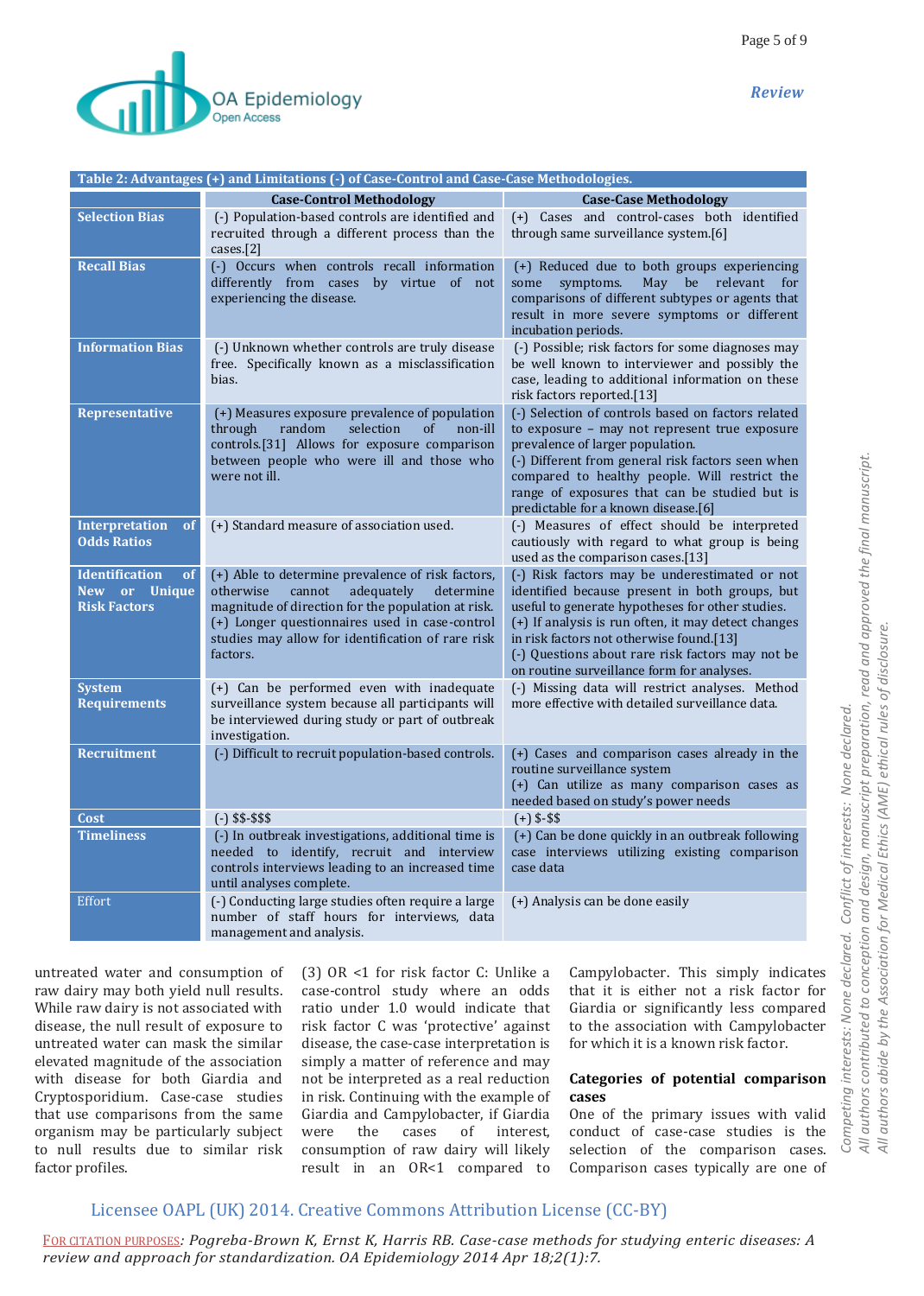

| Table 3: Selected Comparisons among Potential Comparison Cases.                                                                                                                              |                                                                                                                                                                                                                                                                                                 |                                                                                                                                                                                                                                                                                                 |                                                                                                                                                                                                                                                                                                         |  |  |  |  |
|----------------------------------------------------------------------------------------------------------------------------------------------------------------------------------------------|-------------------------------------------------------------------------------------------------------------------------------------------------------------------------------------------------------------------------------------------------------------------------------------------------|-------------------------------------------------------------------------------------------------------------------------------------------------------------------------------------------------------------------------------------------------------------------------------------------------|---------------------------------------------------------------------------------------------------------------------------------------------------------------------------------------------------------------------------------------------------------------------------------------------------------|--|--|--|--|
|                                                                                                                                                                                              | <b>Same Disease, Different</b><br><b>Characteristics (PFGE sequence</b><br>patterns, subtype or<br>antimicrobial properties)                                                                                                                                                                    | <b>Same Disease, Different</b><br><b>Time Period</b>                                                                                                                                                                                                                                            | <b>Different Disease with Similar</b><br><b>Symptoms and</b><br><b>Reporting Process</b>                                                                                                                                                                                                                |  |  |  |  |
| <b>Common</b><br><b>Uses</b>                                                                                                                                                                 | - Outbreak investigations<br>- Describe risk factors for routine<br>infections<br>- Identify causes of matching PFGE<br>clusters with smaller number of<br>cases                                                                                                                                | - Outbreak investigations<br>- Trend analyses of risk<br>factors                                                                                                                                                                                                                                | - Outbreak investigations<br>- Describe risk factors for routine<br>infections                                                                                                                                                                                                                          |  |  |  |  |
| <b>Advantages</b>                                                                                                                                                                            | - Same systems for surveillance<br>and<br>reporting.<br>Same<br>patterns<br>ä,<br>seasonal<br>Same<br>similar<br>very<br><sub>or</sub><br>questionnaire<br>- Same time period of exposure<br>- Takes advantage of routine and<br>outbreak cases often being linked<br>to different risk factors | Same<br>systems<br>for<br>surveillance and reporting.<br>- Common seasonality for<br>historical and current cases.<br>Same<br><sub>or</sub><br>very<br>similar<br>questionnaire<br>- Potentially large data set<br>based on annual number of<br>cases and number of years of<br>available data. | - Same systems for surveillance and<br>reporting.<br>- There may be more cases of the<br>disease<br>comparison<br>available<br>increases analytical power.<br>- Can match cases on potential<br>confounding factors such as gender,<br>age and location.<br>- Same time period of exposure              |  |  |  |  |
| Dis-<br>advantages                                                                                                                                                                           | - For rare disease, limited number<br>of comparison cases reported<br>during the same time period.<br>- Requires laboratory diagnostics<br>on subtype or PFGE pattern; may<br>not be available for all reported<br>cases.                                                                       | - May be difficult to detect a<br>risk factor that is the same for<br>both historical and current<br>cases.                                                                                                                                                                                     | - Resulting odds ratios given based on<br>a comparison to another disease.<br>Questionnaire<br>may<br>focus<br>on<br>different risk factor(s) making a<br>direct comparison difficult.                                                                                                                  |  |  |  |  |
| <b>Information</b><br><b>Bias</b>                                                                                                                                                            | - For cases identified as part of a<br>cluster,<br>extended<br>known<br>questionnaires may be conducted<br>on additional exposures not asked<br>for routine cases.                                                                                                                              | Similar<br>symptoms<br>÷,<br>and<br>laboratory<br>testing<br>- If knowledge of the disease<br>has changed, emphasis of<br>certain risk factors may be<br>different from one point in<br>time to another.<br>- Dietary habits could change<br>over time.                                         | - Potential risk factors for a more<br>commonly known disease may be<br>reported<br>readily.<br>more<br>- Possible if different tests are more<br>sensitive and find a greater number of<br>cases of one type over another.<br>- Possible reporting bias due to<br>differences in reporting efficiency. |  |  |  |  |
| <b>Recall Bias</b>                                                                                                                                                                           | - Questionnaires may be longer for<br>outbreak cases than<br>suspect<br>sporadic cases. May increase<br>recall if more specific exposures<br>asked.                                                                                                                                             | - Limited between cases of<br>the same disease with similar<br>incubation periods.<br>have<br>May<br>different<br>questionnaire for<br>outbreak<br>cases.                                                                                                                                       | - Possible if one disease has a much<br>longer incubation period than the<br>other. Longer time from the exposure<br>to the interview could affect accuracy<br>of the recalled foods.                                                                                                                   |  |  |  |  |
| <b>Selection</b><br><b>Bias</b>                                                                                                                                                              | - Recruitment for interview may<br>be greater for case tied to a known<br>cluster than routinely reported<br>cases.                                                                                                                                                                             | - Greatly reduced because it is<br>same<br>disease<br>the<br>being<br>the<br>reported<br>by<br>same<br>surveillance system<br>- Can be randomly selected<br>from<br>surveillance<br>same<br>system if comparing to a<br>matched case-control                                                    | - If the comparison disease has more<br>severe symptoms, it may be more<br>likely to be reported and tested for.                                                                                                                                                                                        |  |  |  |  |
| PFGE: Pulse Field Gel Electrophoresis - molecular sequence pattern method used by Centers for Disease Control to identify<br>national clusters of foodborne disease due to common exposures. |                                                                                                                                                                                                                                                                                                 |                                                                                                                                                                                                                                                                                                 |                                                                                                                                                                                                                                                                                                         |  |  |  |  |

three categories based on the type of organism, time of onset and set of

symptoms. The following section illustrates the importance of selecting appropriate comparison cases by describing three strategies for identifying comparison cases. Table 3 summarizes each of these strategies and associated strengths and limitations. All of these comparison case strategies have been used successfully and may prove useful for a variety of diseases, especially when the recruitment of non-ill controls becomes is particularly challenging.

# Licensee OAPL (UK) 2014. Creative Commons Attribution License (CC-BY)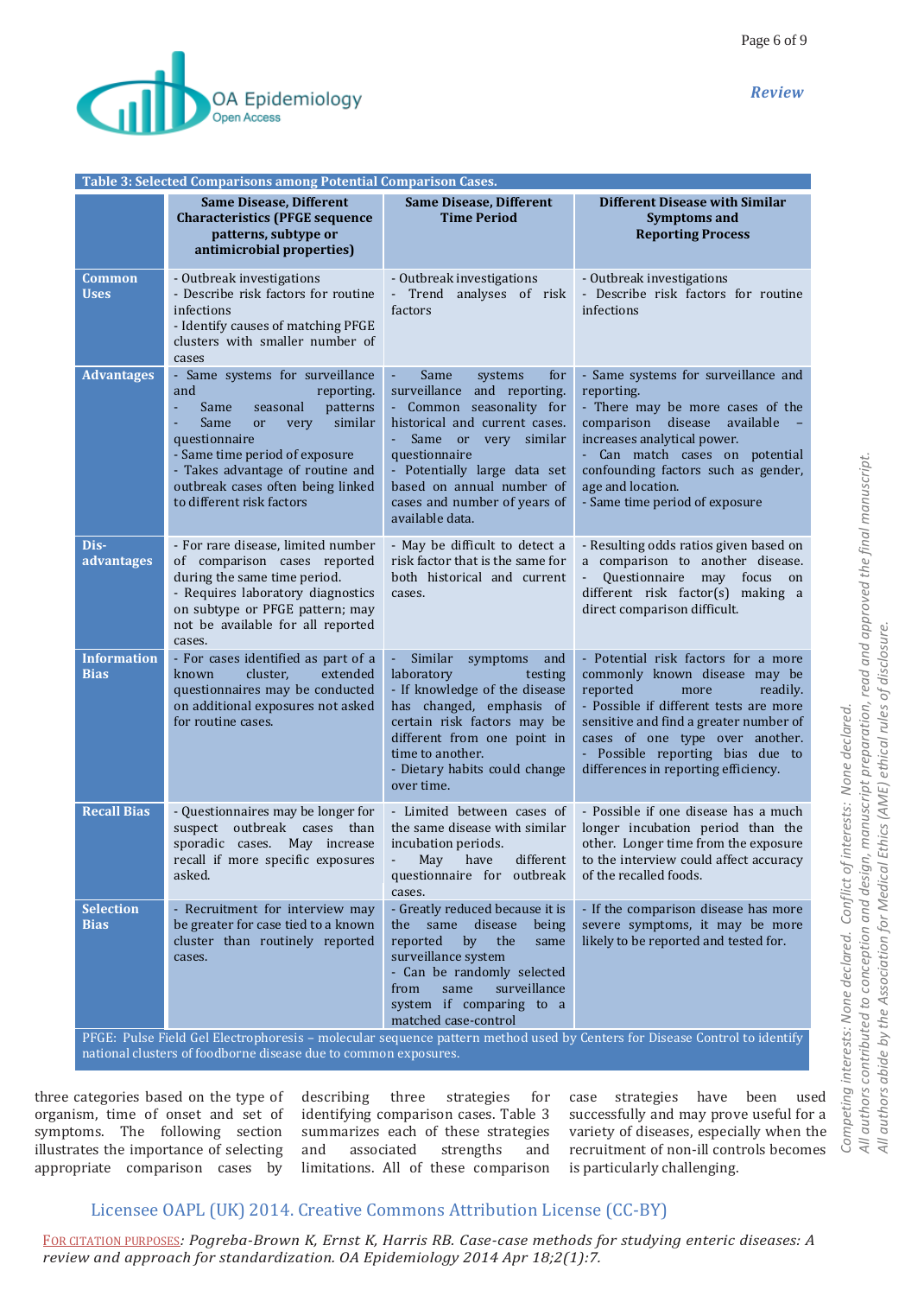



*Same Disease, Different Characteristics* There are many ways in which an infectious organism can be differentiated. One system is based on different characteristics of the same disease: (1) different subtypes of the same disease (while technically these are different species, they are often not differentiated in the reporting system), (2) different PFGE patterns of the same subtype and (3) different antimicrobial susceptibilities.

#### *Same Disease, Different Time Period*

Another way cases of the same disease can be used as comparison cases is to compare historical cases to current cases. This idea was proposed by Wilson, et. al.<sup>13</sup> as a way of tracking how risk factors may change over time. Like other comparison cases that are the same disease as the cases of interest, historical surveillance case data have the advantages of the same reporting, symptomology, seasonality and questionnaire design (with some exceptions to questions that may be added or changed over time). While risk factors that remain the same will not be detected, these comparison cases can be used to track changes in attributable risk over time and may play an important role in outbreak investigations.

#### *Different Disease, Similar Symptoms and Reporting Process*

A third way in which comparison cases can be selected is to choose a disease that is similar in its clinical symptomology and is reported through the same surveillance system as the cases of interest. This method has been used to help describe the routine risk factors of various infections by comparing one enteric infection to other enterics, either by specific  $organism<sup>13</sup>$  or even comparing, for example, Campylobacter to all non-Campylobacter cases reported through the same system, during the same time period $11,13$ . The limitation of this method is that the investigators must know the common risk factors for the reference disease used. If there are any common risk factors among the diseases, a null

association as described above will occur.

#### *Discussion*

The case-case methodology for enteric diseases is a promising study design for use in enterics research and investigation, however, is not limited to this field. Case-case studies can be a cost-effective means for health departments and researchers to use existing data to investigate outbreaks and identify risk factors of disease. However, there needs to be appropriate selection of comparison of cases based on study aim, appropriate interpretation of the measures of effect, and standardized, high quality surveillance data are necessary to make the best use of case-case analysis.

#### **Selection of comparison cases based on study aims and goals**

As an aid to compare results across studies and improve understanding of disease risk factors, we propose a systematic strategy for selection of comparison cases based on the primary aim of the study. Figure 1 outlines a strategy for use in selection of comparison groups for sporadic case investigations and figure 2 outlines the strategy for outbreak investigations. Comparison cases for outbreaks should be selected based on availability of case data and how the outbreak is detected.

 As with traditional control groups, the best choice of a comparison case group will be those individuals that are similar to the cases of interest with the exception of the risk factors that lead to the disease in question. The ultimate goal of comparison case selection is to reduce bias and the resources needed to conduct the study.

#### **Standardization of terminology and standardized questionnaires**

Terminology used for comparison cases is highly variable. Earlier studies more often use the term 'control' or 'control-case' to describe the comparison cases. While this terminology implies the role these cases are playing in the analyses, it can lead to confusion as to what constitutes a control. Recent publications refer to them as the 'comparison cases' or explicitly indicating the specific organism or serotype they represent. We suggest future case-case studies reference the comparison cases by name to help distinguish case-case results from case-control results and restrict use of the term 'control'.

 While questionnaires for different diseases must address different risk factor profiles, questions about common risk factors should be the same to facilitate case-case comparisons. For comparison of findings with other agencies, any potential standardization and establishing benchmarks of surveillance systems are critical<sup>25</sup>. This can be facilitated by national or state level agencies or organizations.

#### **Research Needs**

One area that warrants further study is the evaluation of the cost-benefits of case-case versus case-control studies. These studies should include economic benefits such as reduced staff time, as well as potential public health benefits such as a more timely identification of a contaminated food source.

 Additional analyses to determine the comparability of results between concurrently conducted case-case and case-control studies are also necessary to determine in what specific situations each method is of most use.

#### *Conclusion*

Case-case studies will not replace casecontrol studies, but under certain circumstances they can be used to answer questions efficiently with minimal bias. Unlike many other diseases, foodborne diseases have the advantage of regular data collection occurring through routine surveillance systems at state and local health departments. These case data are often under-utilized and, at a minimum, can be used to generate hypotheses about the risk factors that are leading to disease within a community. Utilization of this study design allows public health agencies and researchers to investigate

# Licensee OAPL (UK) 2014. Creative Commons Attribution License (CC-BY)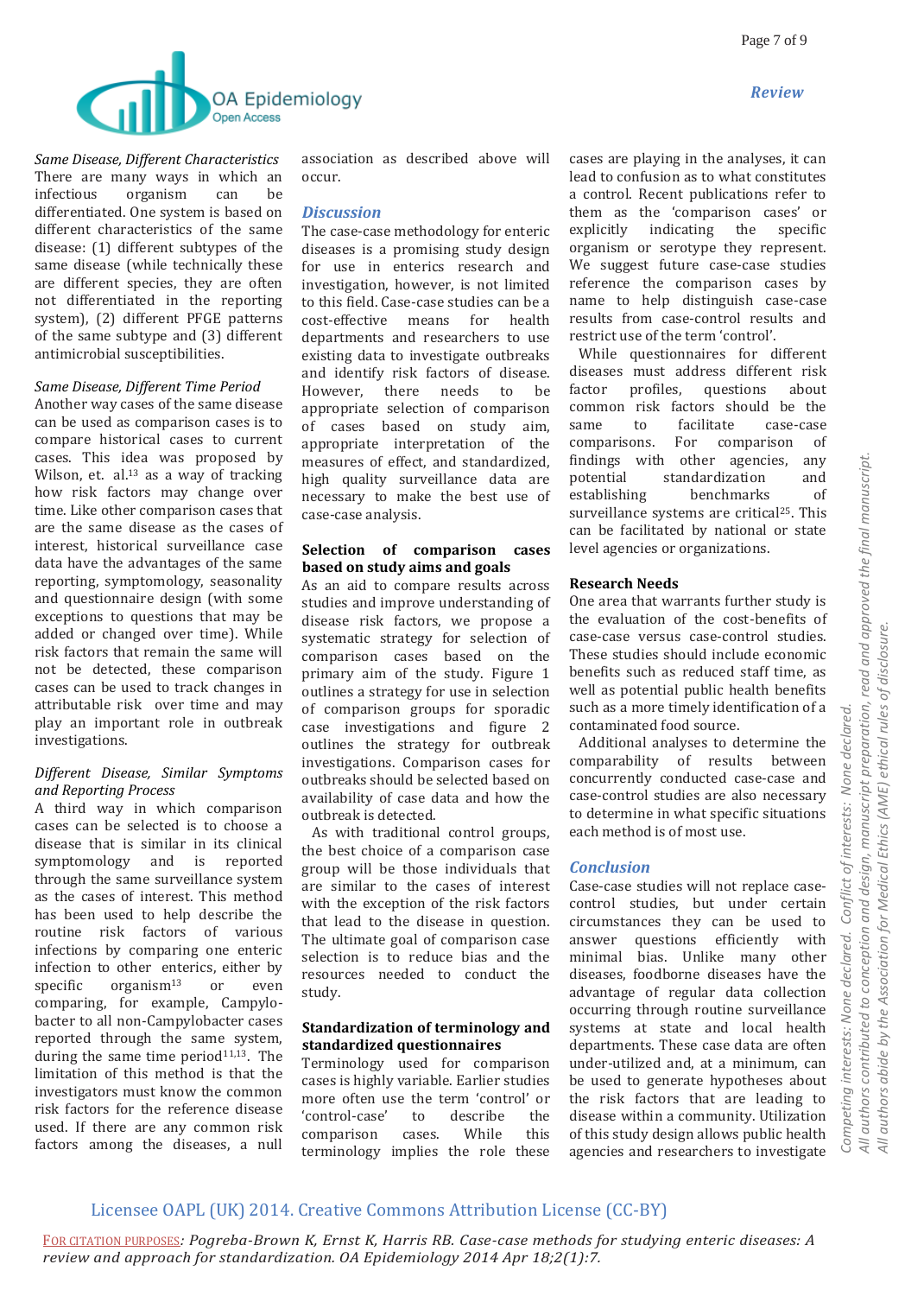

sources of disease in the face of shrinking resources. The use of the standardized approaches outlined here will help to make the results from both academic and applied fields complement each other.

### *References*

1. Levi J, Segal, Laura, Alptert Lieberman, Dara and St. Laurent, Rebecca. Outbreaks: Protecting Americans from Infectious Disease 2013: Trust for America's Health-The Robert Wood Johnson Foundation December 2013.

2. Schlesselman JJ. Case-Control Studies - Design, Conduct, Analysis. New York: Oxford University Press; 1982.

3. Prentice RL, Vollmer WM, Kalbfleisch JD. On the Use of Case Series to Identify Disease Risk Factors. Biometrics. 1984;40(2):445-58.

4. Martínez ME, Cruz GI, Brewster AM, Bondy ML, Thompson PA. What Can We Learn about Disease Etiology from Case-Case Analyses? Lessons from Breast Cancer. Cancer Epidemiology Biomarkers & Prevention. 2010 November 1, 2010;19(11):2710-4.

5. Grange F, Barbe C, Aubin F, Lipsker D, Granel-Brocard F, Velten M, et al. Clinical and Sociodemographic Characteristics Associated With Thick Melanomas: A Population-Based, Case-Case Study in France. Arch Dermatol. 2012 Sep 17:1-7.

6. McCarthy N, Giesecke J. Case-case comparisons to study causation of common infectious diseases. International Journal of Epidemiology. 1999 August 1, 1999;28(4):764-8.

7. Gobin M, Launders N, Lane C, Kafatos G, Adak B. National outbreak of Salmonella Java phage type 3b variant 9 infection using parallel casecontrol and case-case study designs, United Kingdom, July to October 2010. Euro Surveill. 2011;16(47):20023.

8. Kassenborg HD, Smith KE, Vugia DJ, Rabatsky-Ehr T, Bates MR, Carter MA, et al. Fluoroquinolone-resistant Campylobacter infections: eating poultry outside of the home and foreign travel are risk factors. Clin Infect Dis. 2004 Apr 15;38 Suppl 3:S279-84.

9. Kist MJ, Freitag S. Serovar specific risk factors and clinical features of Salmonella enterica ssp. enterica serovar Enteritidis: a study in South-West Germany. Epidemiol Infect. 2000 Jun;124(3):383-92.

10. Krumkamp R, Reintjes R, Dirksen-Fischer M. Case-case study of a Salmonella outbreak: An epidemiologic method to analyse surveillance data. International Journal of Hygiene and Environmental Health. 2008;211(1-2):163-7.

11. Wingstrand A, Neimann J, Engberg J, Nielsen EM, Gerner-Smidt P, Wegener HC, et al. Fresh chicken as main risk factor for campylobacteriosis, Denmark. Emerg Infect Dis. 2006 Feb;12(2):280-5.

12. Kreiger N, Nishri ED. The effect of nonresponse on estimation of relative risk in a case-control study. Ann Epidemiol. 1997 Apr;7(3):194-9.

13. Wilson N, Baker M, Edwards R, Simmons G. Case-case analysis of enteric diseases with routine surveillance data: Potential use and example results. Epidemiologic Perspectives & Innovations. 2008;5(1):6.

14. Aiken AM, Lane C, Adak GK. Risk of Salmonella infection with exposure to reptiles in England, 2004-2007. Euro Surveill. 2010;15(22):19581.

15. Scallan E, Griffin PM, Angulo FJ, Tauxe RV, Hoekstra RM. Foodborne illness acquired in the United States- unspecified agents. Emerg Infect Dis. 2011 Jan;17(1):16-22.

16. CIFOR\_Toolkit\_Workgroup. Guidelines for Foodborne Disease Outbreak Response. Atlanta2009.

17. CIFOR\_Toolkit\_Workgroup. CIFOR Toolkit. Atlanta2012; Available from: http:www.cifor.us/toolkit.cfm.

18. Domingues AR, Pires SM, Halasa T, Hald T. Source attribution of human salmonellosis using a meta-analysis of case-control studies of sporadic infections. Epidemiology and Infection. 2011 Dec 8:1-11.

19. Eberhart-Phillips J, Walker N, Garrett N, Bell D, Sinclair D, Rainger W, et al. Campylobacteriosis in New Zealand: results of a case-control study. Journal of Epidemiology and Community Health. 1997 Dec;51(6): 686-91.

20. Neimann J, Engberg J, Molbak K, Wegener HC. A case-control study of risk factors for sporadic campylobacter infections in Denmark. Epidemiology and Infection. 2003 Jun;130(3):353-66. 21. Yoder JS, Gargano JW, Wallace RM, Beach MJ. Giardiasis surveillance-- United States, 2009-2010. MMWR Surveill Summ. 2012 Sep 7;61(5):13- 23.

22. Batz MB, Hoffmann S, Morris JG, Jr. Ranking the disease burden of 14 pathogens in food sources in the United States using attribution data from outbreak investigations and expert elicitation. J Food Prot. 2012 Jul;75(7):1278-91.

23. Headrick ML, Korangy S, Bean NH, Angulo FJ, Altekruse SF, Potter ME, et al. The epidemiology of raw milkassociated foodborne disease outbreaks reported in the United States, 1973 through 1992. Am J Public Health. 1998 Aug;88(8):1219-21.

24. Mead PS, Slutsker L, Dietz V, McCaig LF, Bresee JS, Shapiro C, et al. Foodrelated illness and death in the United States. Emerg Infect Dis. 1999 Sep-Oct;5(5):607-25.

25. Reintjes R, Thelen M, Reiche R, Csohan A. Benchmarking national surveillance systems: a new tool for the comparison of communicable disease surveillance and control in Europe. Eur J Public Health. 2007 Aug;17(4):375-80. 26. Gaulin C, Levac E, Ramsay D, Dion R, Ismail J, Gingras S, et al. Escherichia coli O157:H7 outbreak linked to raw milk cheese in Quebec, Canada: use of exact probability calculation and casecase study approaches to foodborne outbreak investigation. J Food Prot. 2012 May; 75(5):812-8.

27. Giraudon I, Cathcart S, Blomqvist S, Littleton A, Surman-Lee S, Mifsud A, et al. Large outbreak of salmonella phage type 1 infection with high infection rate and severe illness associated with fast food premises. Public Health. 2009 Jun;123(6):444-7.

28. de Valk H, Vaillant V, Jacquet C, Rocourt J, Le Querrec F, Stainer F, et al. Two consecutive nationwide outbreaks of Listeriosis in France, October 1999- February 2000. Am J Epidemiol. 2001 Nov 15;154(10):944-50.

29. Update: multistate outbreak of listeriosis--United States, 1998-1999.

# Licensee OAPL (UK) 2014. Creative Commons Attribution License (CC-BY)